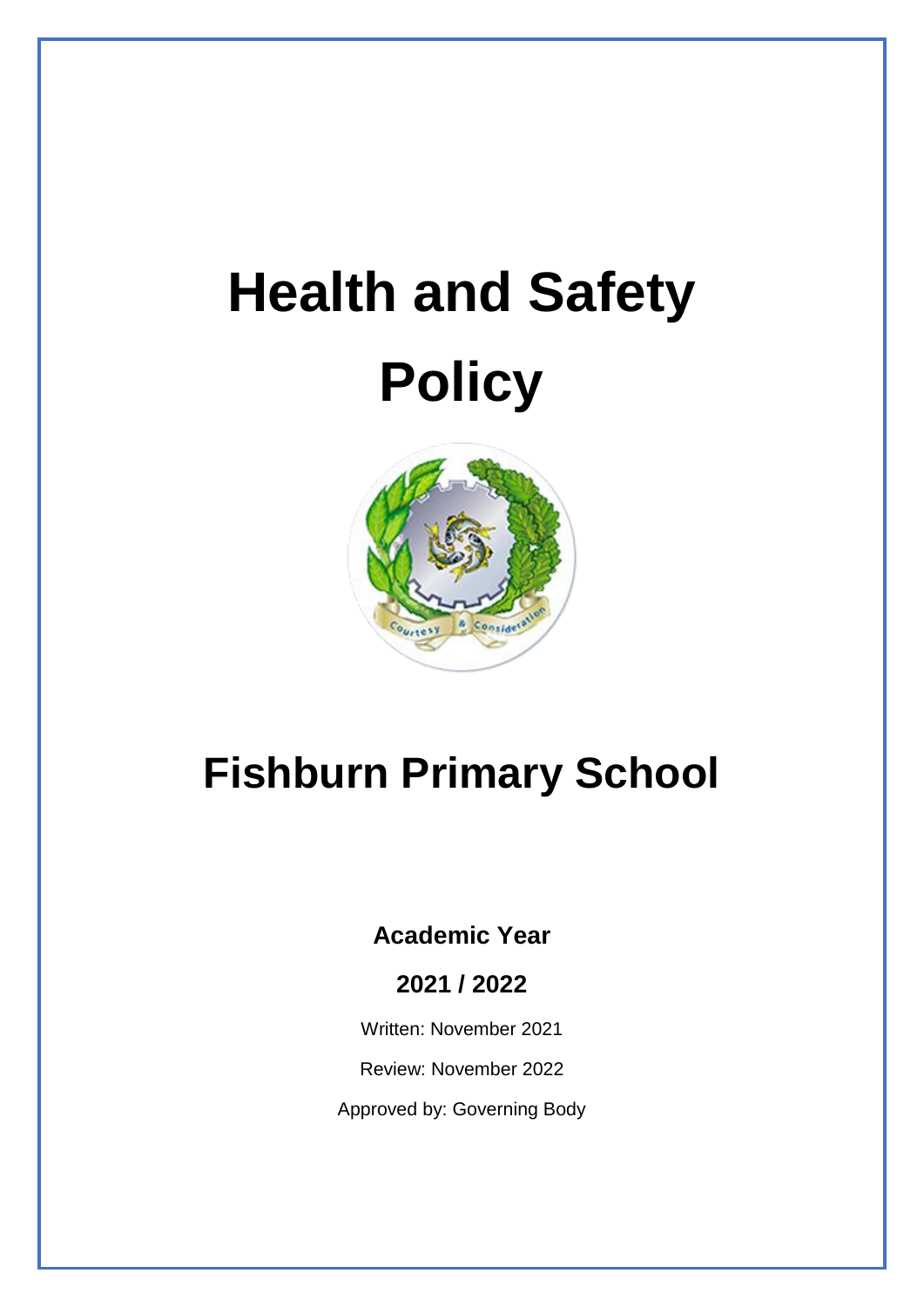#### **Introduction**

The health, safety and welfare of all the people that work or learn at our school are of fundamental importance. We aim to provide a safe, secure and pleasant environment for everyone where people are supported to fulfil their potential. The governing body, along with the Local Authority, takes responsibility for the health & safety of all our pupils, members of staff and others who visit our premises.

#### **Section 1 – Statement of intent.**

The Governing Body of the school recognise their corporate responsibility under the Health and Safety at Work etc. Act 1974 to provide a safe and healthy environment for the teaching and nonteaching staff, the pupils and other people who come onto the premises.

The Governing Body will take all reasonably practicable steps within their power to fulfil this responsibility.

The Governing Body will operate within the structure and framework of Durham County Council, as detailed in the School Health & Safety Policy and Procedures Manual, and will where reasonably practicable apply all health and safety instructions and advice issued by the Local Authority and other enforcing bodies.

The school will ensure that risk assessments are conducted, recorded and implemented to guarantee so far as is reasonably practicable the provision and maintenance of:

- safe premises, plant and systems of work;
- safe methods of using, handling, storing and transporting of articles and substances;
- suitable and sufficient information, instruction, training and supervision to enable all employees to avoid hazards and contribute positively to their own safety and health at work.
	- A safe working environment with adequate arrangements for the welfare of employees and;
	- safe access to, and egress from, places of work including procedures for evacuation in an emergency.

Adequate facilities and arrangements will be maintained to consult with employees, trade union representatives and the relevant internal and external safety agencies, to encourage a joint approach to the management of health safety and welfare.

All employees have a legal obligation to take reasonable care for their own health and safety, for the safety of others and to co-operate with the Governing Body and Head Teacher in fulfilling the schools' statutory duties.

The Governing Body will review this policy statement annually and update, modify or amend it as it considers necessary to ensure the health, safety and welfare of staff, pupils and others.

#### **Section 2 - Organisation of Health & Safety Responsibilities Governing Body**

The Governing Body has the delegated responsibility for the adoption and implementation of the health and safety management systems that comply with the principles set out in the Corporate Health & Safety Policy and Schools Health & Safety Procedures Manual.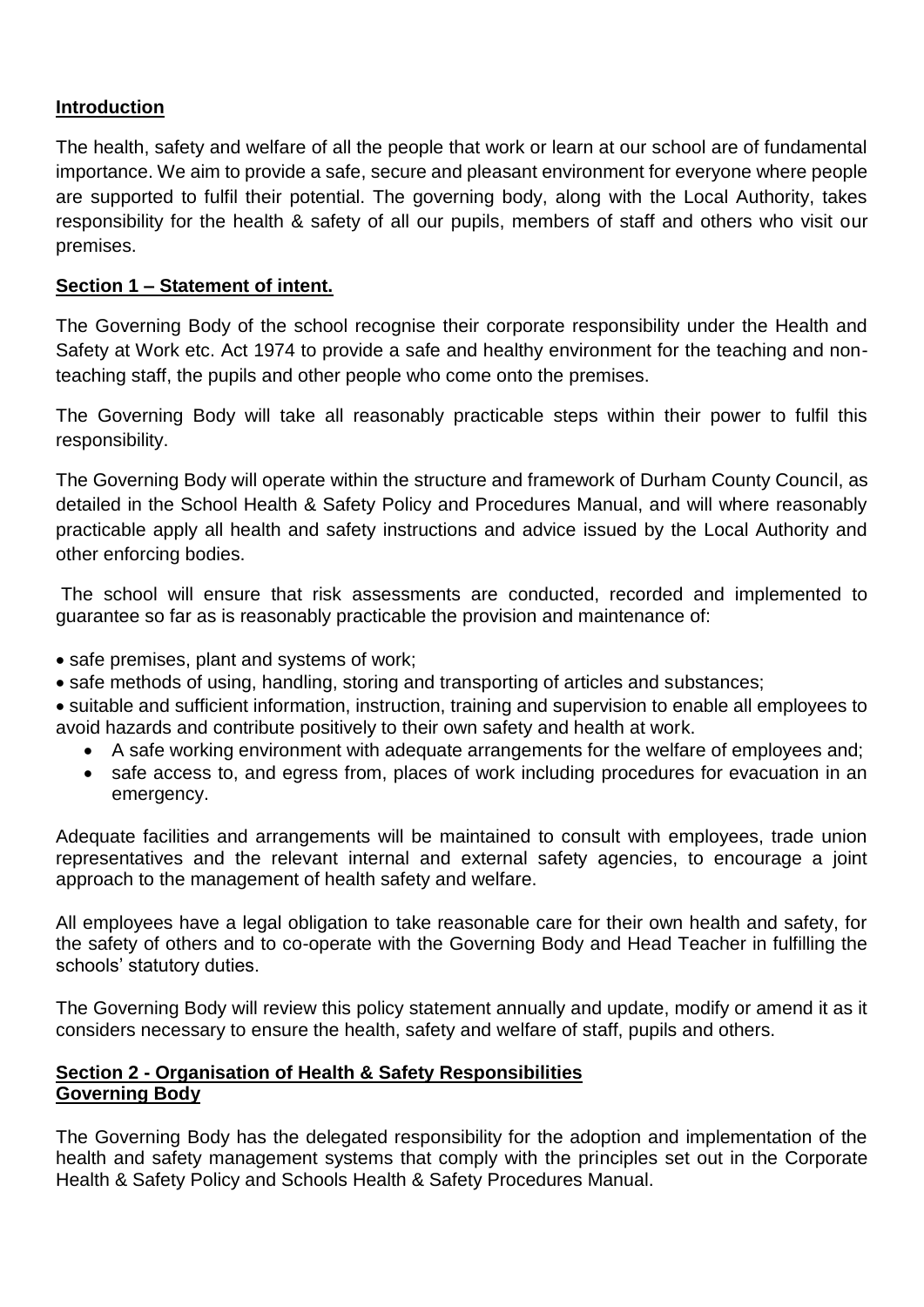In order to fulfil this responsibility the Governing Body will, as far as reasonably practicable, ensure that:

• Health & Safety management procedures and systems are incorporated as an integral part of their overall school management system, and are adequately given a level of consideration equal to other school issues;

• the School Health & Safety Policy and Procedures Manual, as it relates to areas, activities and persons under the schools control is understood, implemented, maintained and monitored;

• pro-active health and safety risk management is implemented, and reviewed to meet statutory, best practice and County Council requirements;

• where health, safety and welfare duties and responsibilities are delegated to school staff. appropriate and sufficient information, instruction and /or training is identified and organised;

• communication and liaison is maintained with all those who may need to be aware of the requirements of this policy and it's procedures;

• when requested the County Council is provided with information on the operation of the health & safety management system sufficient to fulfil its responsibilities,

• a review of the policy and its implementation is carried out at suitable intervals; and that,

• any problems or constraints in meeting these duties and responsibilities are brought, without delay, to the attention of the County Council.

#### **Headteacher**

The Headteacher will co-operate with their Governing Body to ensure that:

1. adequate health and safety management systems and procedures, that comply with the School Health & Safety Policy and Procedures Manual, are implemented within the school;

2. where duties and responsibilities are to be delegated, necessary information, instruction or training is identified and organised;

3. systems are in place to monitor the application and effectiveness of the health and safety procedures;

4. at intervals agreed with the Governing Body, a review of Health & Safety in the school is carried out; and,

5. they take an active and visible part in communicating and encouraging a positive attitude to health, safety and welfare.

#### **Employees**

All employees have a responsibility to –

1 observe the health & safety policy & procedures in school;

2 take reasonable care for the health and safety of themselves and of other persons who may be affected by their acts or omissions at work;

3 observe the schools systems of safe working and take any precautions necessary to ensure the safety of themselves and others affected by their work;

4 co-operate with the school or any other duty holder so far as is necessary to enable any duty or requirement imposed on the school to be performed or complied with;

5 use the correct tools and equipment appropriate for the job and ensure that they are kept in good condition, and not adapted for unauthorised use;

6 make use of safety aids, appliances, equipment and protective clothing provided;

7 report and seek advice, without delay, on any unsafe conditions, defects in the premises or equipment, or any shortcomings in health and safety arrangements;

8 do not intentionally or recklessly interfere with or misuse anything provided in the interests of health, safety or welfare;

9 notify immediately any accident, injury, illness, disease, dangerous occurrence or near miss associated with the carrying out of their duties and responsibilities;

10 do not interfere with any plant or equipment which has been involved in an accident, or has been taken out of use pending an investigation;

11 familiarise themselves with the action to take in the event of fire or other emergency;

12 seek advice at the earliest opportunity if they have any concerns regarding health & safety of staff or pupils in the school.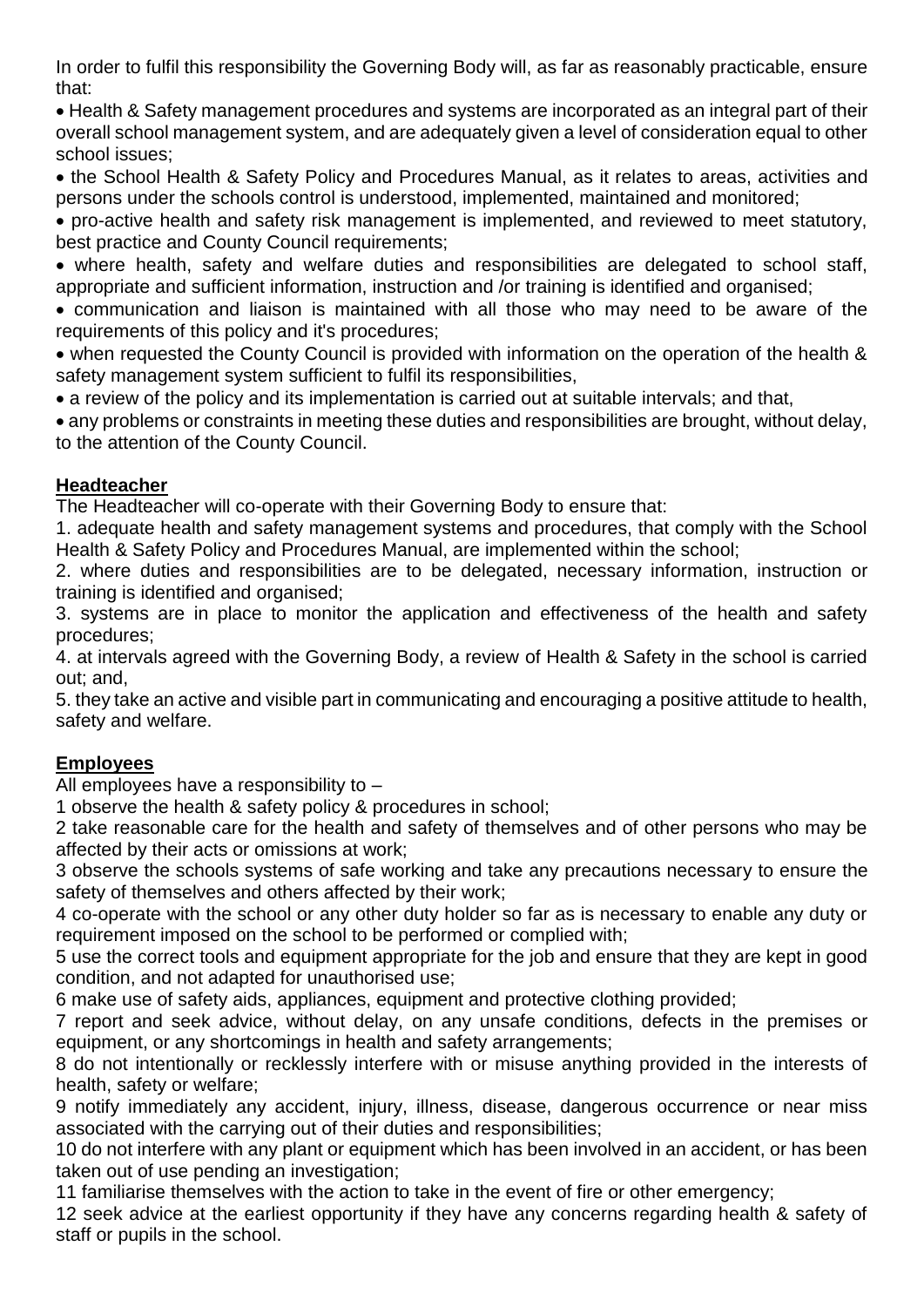#### **Pupils**

Our school promotes the spiritual growth and welfare of pupils, and aims to equip pupils with the skills, knowledge and understanding to live positive, safe and healthy lives.

Pupils will be encouraged to participate in helping to create a safe learning environment in school.

#### **Section 3 – Health & Safety Procedures**

The following health & safety procedures are detailed in the Durham County Council School Health & Safety Policy and Procedures Manual.

- Accident / incident / ill-health reporting
- Asbestos
- Biological Hazards including infected sharps
- Building Related Projects
- Confined Spaces
- Design & Technology
- Display Screen Equipment
- Driving at Work
- Electrical Safety
- Fire Safety
- First Aid
- Food Safety
- Hand Arm Vibration
- Hazardous Substances (COSHH)
- Induction
- Lifting Operations & Lifting Equipment
- Lone Working
- Mobile Phones
- Manual Handling (Objects)
- Moving & Handling Pupils and Young People
- New & Expectant Mothers
- Noise at Work
- Personal Protective Equipment (PPE)
- Playgrounds and Outdoor Play Equipment
- Public Events on School Premises
- Risk Assessment
- Risk Register and Top Level Assessment
- Science Teaching
- Security in Schools
- Swimming Pool Operation
- Traffic Management
- Violence and Aggression
- Work Equipment
- Work at Height
- Workplace Transport
- Workplace Welfare & Premises Inspection
- Young Employees

The school will use the above procedures and corresponding Risk Assessment forms to meet its obligations under the Health & Safety at Work etc Act 1974 and other regulations.

The school will keep up to date with additions and changes to the School Health & Safety Policy & Procedures Manual where it related to the work of the school.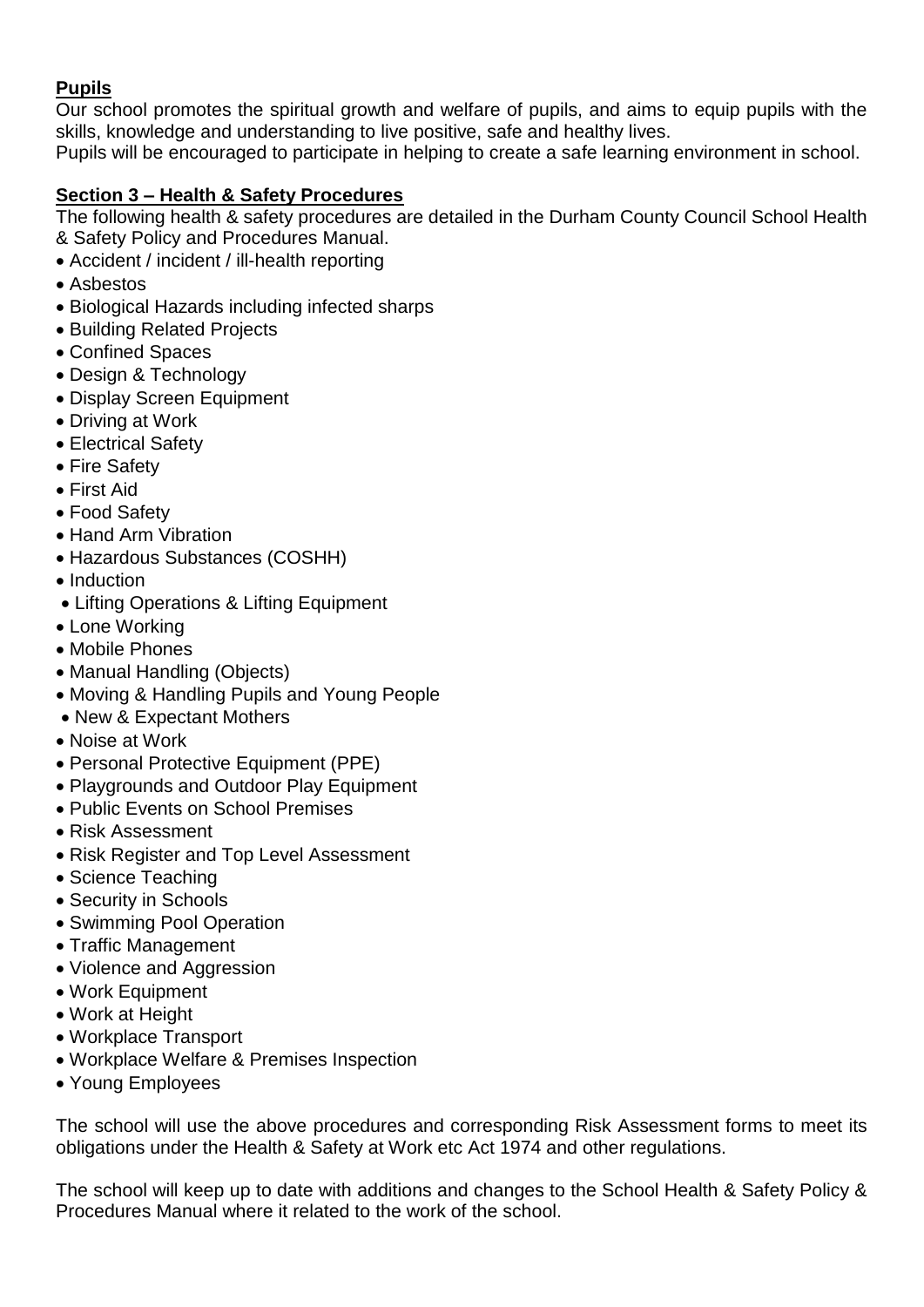#### **Section 4 - School arrangements The School curriculum**

• We teach children about health and safety in order to equip them with the skills, knowledge and understanding to enable them to live positive, successful and healthy lives. Teachers take every opportunity to educate children in this regard in the normal school curriculum. For example, through the science curriculum we teach children about hazardous materials, and how to handle equipment safely and the PSHCE curriculum, about drugs.

• We teach children respect for their bodies, and how to look after themselves. We discuss these issues with the children in PSHCE lessons and we reinforce these points as part of our healthy schools programme, where children learn about eating and hygiene. We also show them how to move and play safely in PE lessons.

• Health and safety issues also arise when we teach care for the environment and awareness of the dangers of litter. Key Stage 2 children receive sex and drugs education.

• Our school promotes the spiritual growth and welfare of the children through the RE curriculum, through special events such as harvest festival, and through the daily act of collective worship.

• Each class has the opportunity to discuss problems or issues of concern with their teacher. Teachers use circle time to help children to discuss and overcome any fears and worries that they may have. Teachers handle these concerns with sensitivity.

#### **School meals**

• Our school provides the opportunity for children to buy a meal at lunchtimes. If parents are in receipt of income support, they may claim free school meals for their children. We do all we can to ensure that the meals provided have a suitable nutritional value and work with Taylor Shaw to achieve this.

• Care is taken to ensure pupils with food allergies are given meals that are safe and of nutritional value.

• If children choose to bring their own packed lunch, we provide them a suitable place to eat their lunch, and we supervise them during this time.

• Our school promotes a healthy lifestyle and achieves the Healthy School Standard.

#### **Child protection**

• There is a named person responsible for child protection in the school. This is the head teacher, but this may be delegated in some circumstances. See child protection policy for details.

• We require all adults employed or having contact with pupils in school (eg staff, volunteers, contractors etc) to have been DBS checked before being allowed access to pupils. This includes adults accompanying Educational Visits.

#### **Visitors in school**

The entrance to the school is kept locked to prevent unauthorised access.

• All visitors will sign on the inventory system when entering the school and wear a visitors badge at all times.

• Staff should report any potentially unauthorised visitors to the Head Teacher as soon as possible. Staff should not put themselves at risk challenging intruders, but should ensure pupils are moved to a place of safety.

#### **Seat belts**

Our school only uses coaches and mini-buses that have seat belts provided. We instruct pupils to wear seat belts at all times when the vehicle is moving. When staff cars are used to transport pupils the law regarding child restraints is always followed without exception.